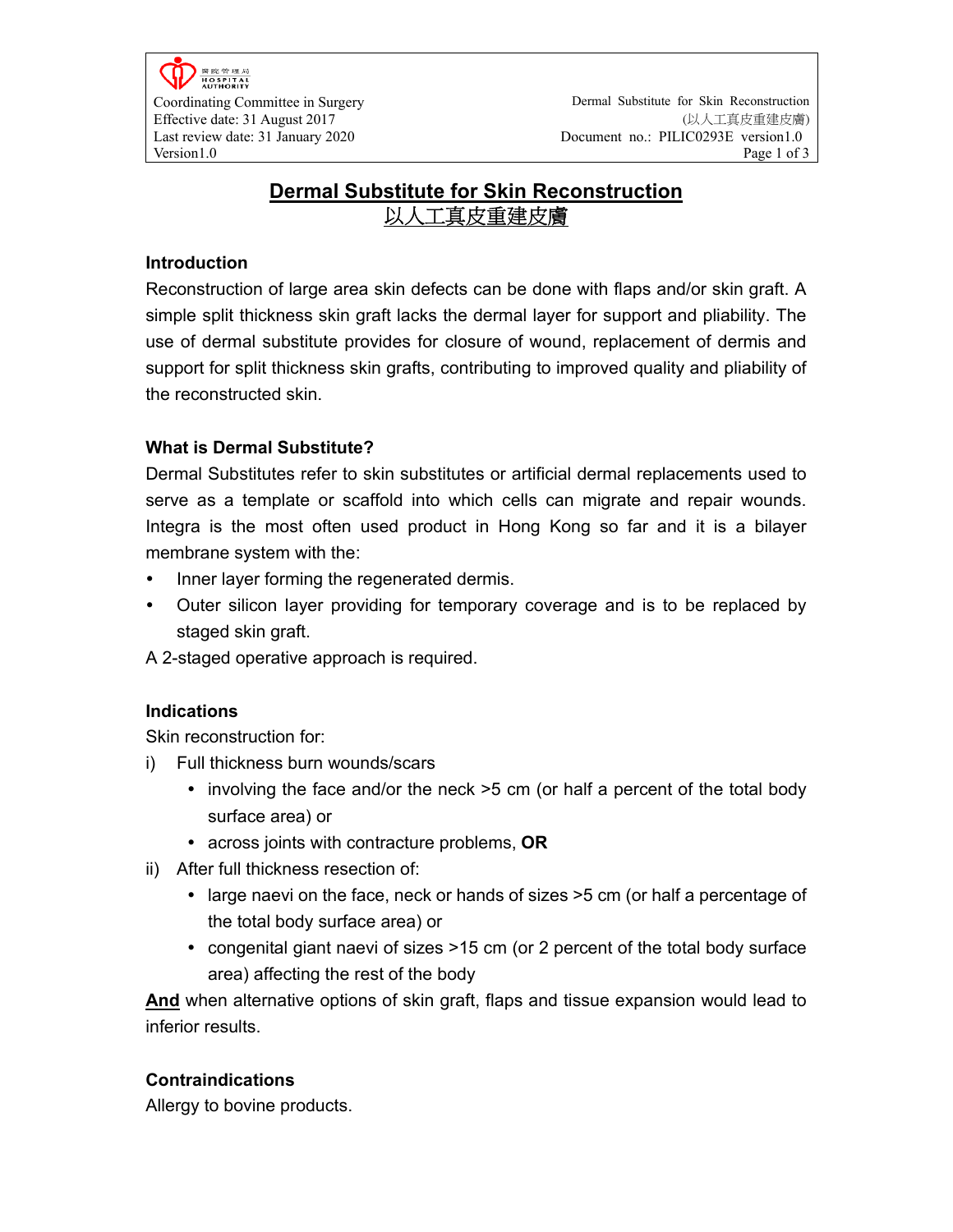## **Clinical benefits**

- Allows reconstruction of large skin defects where alternative flaps/tissue expansion is not feasible.
- Improves appearance and quality of reconstructed skin with increased pliability across joints.
- Smooths out small depressions over the grafted area.
- May enable more radical excision of skin lesions with malignant potential with selected pathologies.

## **Preparation before the procedure**

The doctor will discuss with the patient the extent of the area that may need to be reconstructed. Excision and the application of dermal substitute are usually performed at the same setting with the second stage, i.e. skin grafting, in 2-3 weeks' time. For a more extensive lesion, it may be necessary to operate on sequential portions of the lesion serially.

#### **Procedure**

Each surgery is performed in 2 stages 2-3 weeks apart. Stage 1

- Planned excision of the wound, scar or skin lesion
- Wound bed is prepared
- Dermal substitute laid on wound and fixed

Stage 2 (After 2-3 weeks)

- Outer layer of the silicon sheet is removed and split thickness skin graft is harvested to cover the new dermis
- The wound is dressed and fixed for 1-2 weeks

## **Risks and Complications**

- Anaesthetic complications
- Bleeding and haematoma collection
- Wound infection and loss of the template or skin graft
- Poor wound healing and scar formation
- Skin donor morbidities such as pain, infection, poor healing and scar